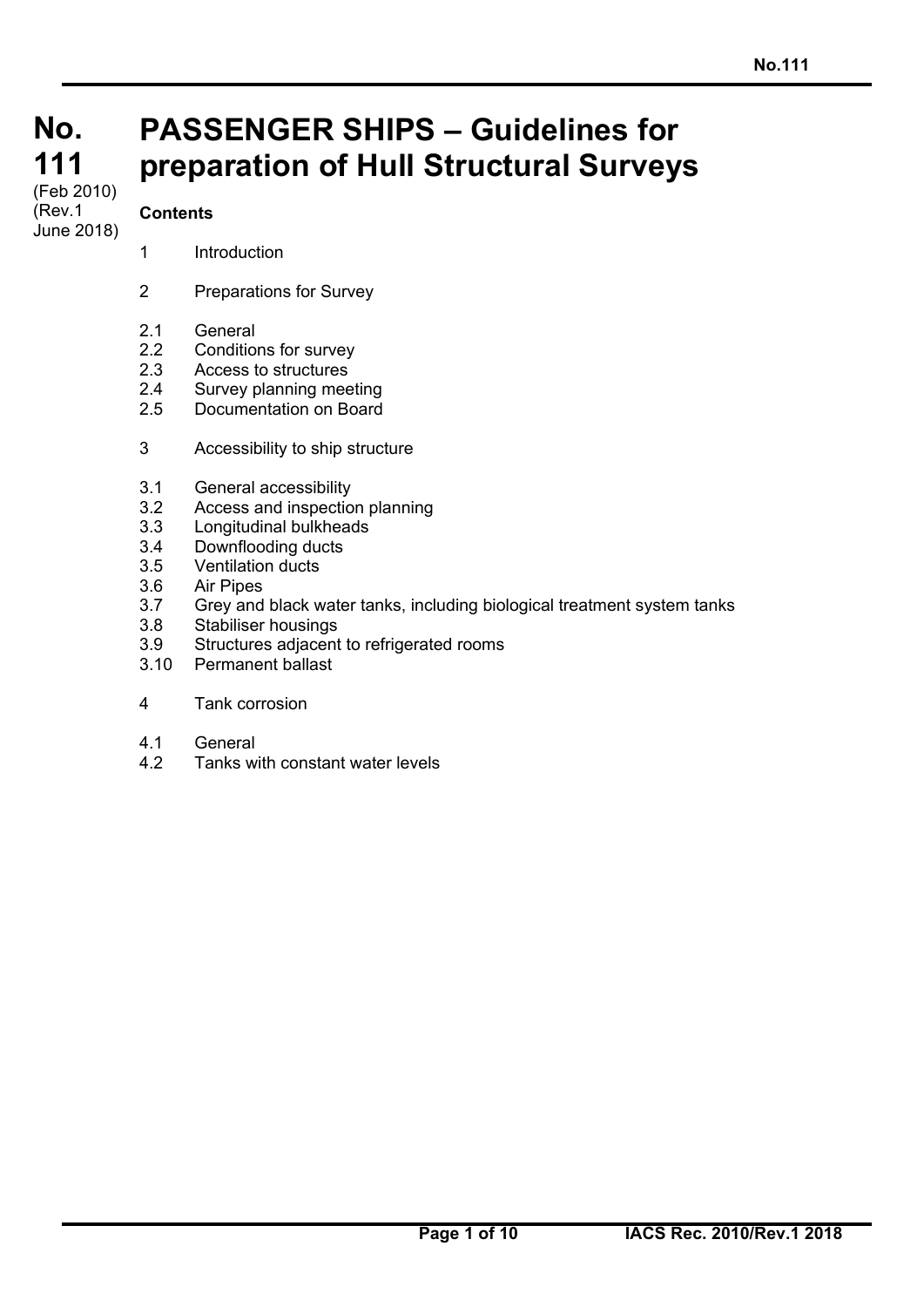# **1 Introduction**

**No.**

**111**  (cont)

 $\overline{a}$ 

The International Association of Classification Societies (IACS) has produced a series of manuals to share the knowledge accumulated by its members with the maritime industry.

This publication provides guidelines for preparation of hull structural surveys on passenger ships, with focus on areas with accessibility problems.

Within the scope of ship's classification, the periodical surveys are of prime importance as far as structural assessment of the ship is concerned.

The purpose of hull classification periodical surveys is to confirm that the hull and equipment comply with the applicable Classification requirements and will remain in satisfactory condition, based on the understanding that ships are to be maintained and operated at all times at the diligence of the Owners in proper condition complying with the relevant requirements and regulations.

These Guidelines include a review of survey preparation guidelines which cover the safety aspects related to the performance of the survey, the necessary access facilities, and the preparation necessary before the surveys can be carried out.

An important feature of this guideline is the section on accessibility to different parts of the ship structures for passenger ships due to the wide variety of configurations and possible limited access.

These Guidelines have been developed using the best information currently available. It is intended only as guidance in support of the sound judgment of owners, and is to be used at the owners' discretion, except for 2.2 and 2.3, which are extracts from IACS UR Z7 and, as such, are mandatory requirements. Should there be any doubt with regard to interpretation or validity in connection with particular applications, clarification should be obtained from the Classification Society concerned.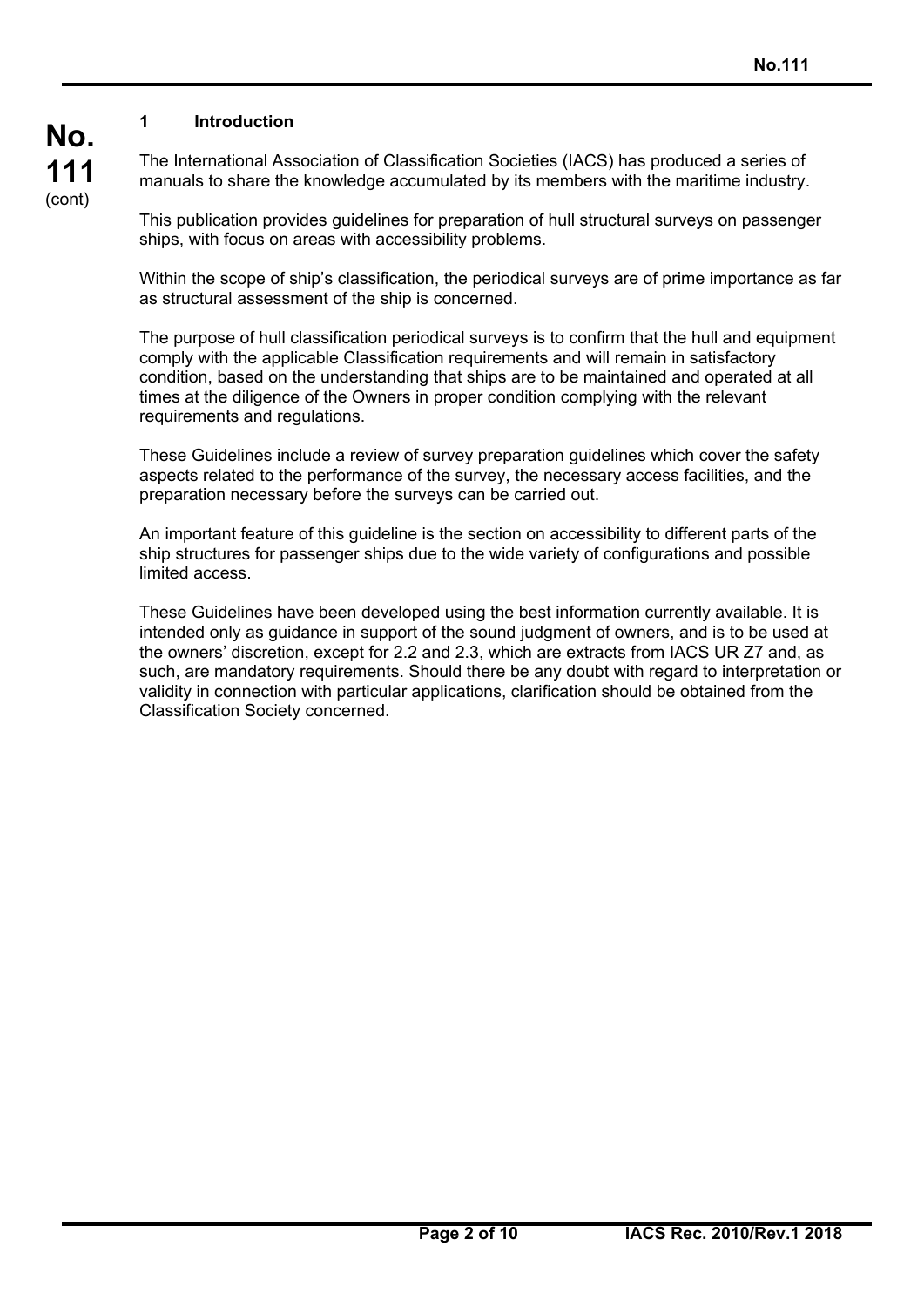# **2 Preparations for Survey**

# **2.1 General**

The owner's representative should be aware of the scope of the coming survey and instruct those who are responsible, such as the Master or the Superintendent, to prepare the necessary arrangements. Execution will naturally be heavily influenced by the type and scope of the survey to be carried out. If there is any doubt, the Classification Society concerned should be consulted.

Parts 2.2 and 2.3 below are extracts from IACS Unified Requirements, UR Z7, and are mandatory requirements that have to be fulfilled.

#### **2.2 Conditions for survey**

2.2.1 The Owner is to provide necessary facilities for a safe execution of the survey.

2.2.2 Tanks and spaces are to be safe for access, i.e. gas freed, ventilated and illuminated.

2.2.3 In preparation for survey and thickness measurements and to allow for a thorough examination, all spaces are to be cleaned including removal from surfaces of all loose accumulated corrosion scale. Spaces are to be sufficiently clean and free from water, scale, dirt, oil residues etc. to reveal corrosion, deformation, fractures, damages, or other structural deterioration. However, those areas of structure whose renewal has already been decided by the Owner need only be cleaned and descaled to the extent necessary to determine the limits of the areas to be renewed.

2.2.4 Sufficient illumination is to be provided to reveal corrosion, deformation, fractures, damages or other structural deterioration.

2.2.5 Where soft or semi-hard coatings have been applied, safe access is to be provided for the surveyor to verify the effectiveness of the coating and to carry out an assessment of the conditions of internal structures which may include spot removal of the coating. When safe access cannot be provided, the soft or semi-hard coating is to be removed.

#### **2.3 Access to structures**

2.3.1 For survey, means are to be provided to enable the surveyor to examine the hull structure in a safe and practical way.

2.3.2 For survey in cargo holds and water ballast tanks, one or more of the following means for access, acceptable to the Surveyor, is to be provided:

- permanent staging and passages through structures;
- temporary staging and passages through structures;
- lifts and movable platforms;
- boats or rafts:

 $\overline{a}$ 

other equivalent means.

#### **2.4 Survey planning meeting**

The survey planning meeting is a requirement in UR Z7 for intermediate and special surveys. It is however good practice to hold such a meeting also before commencing annual survey and any other periodical and non-periodical survey.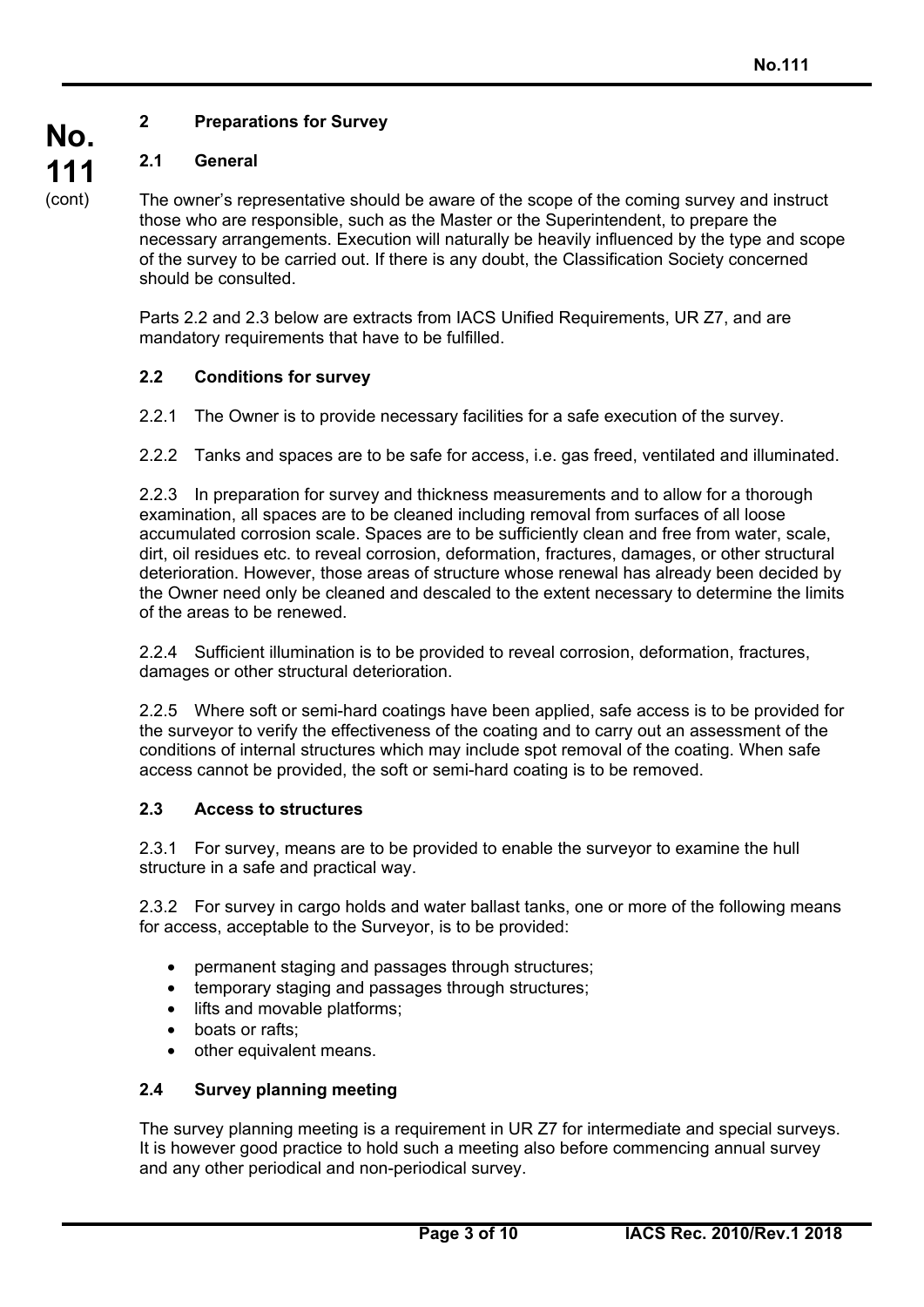$\overline{a}$ 

During this meeting, issues described in 2.2 and 2.3 above and in 4.2 should be addressed accordingly, in particular access to the areas mentioned in 3.3 - 3.10, using the accessibility document described in 3.2.

Also refer to IACS Recommendation 44, "Survey Guidelines for tanks in which soft coatings have been applied".

## **2.5 Documentation on Board**

The following documentation should be readily available when planning the survey.

- (a) structural plans of the areas to be surveyed;
- (b) accessibility document as detailed in 3.2 below.

Prior to survey, it is recommended that the documents on board the ship be reviewed as a basis for the current survey.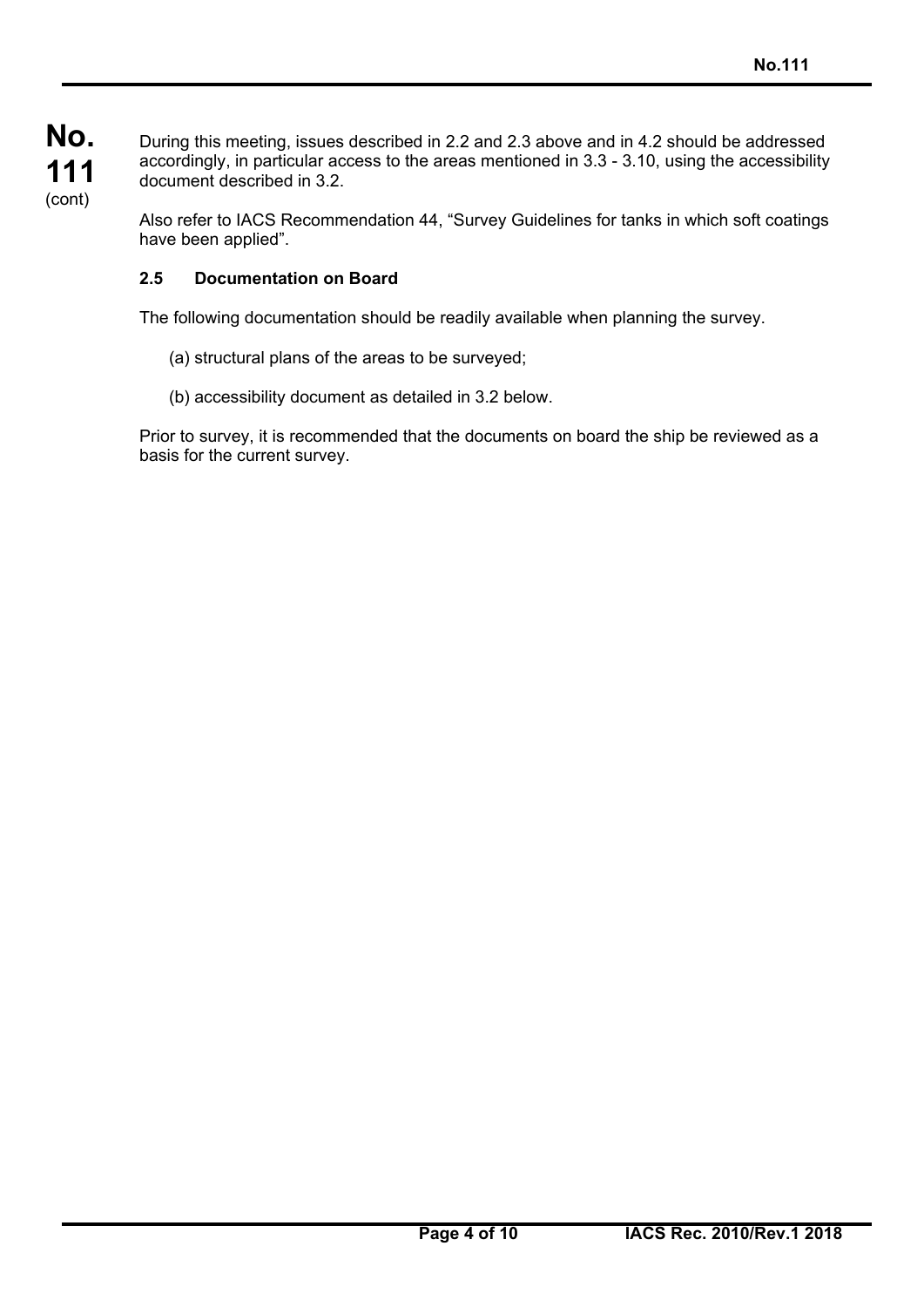## **3 Accessibility to ship structure**

## **3.1 General accessibility**

The areas relevant for structural surveys depend on the design and there are large differences between different ship configurations. The structural survey of a passenger ship may involve a large variety of differing access problems due to the complexity of the structure.

Surveyable items are not specifically confined to tank examination, but will involve access to various other parts of the internal structure and the shell plating.

## **3.2 Access and inspection planning**

It is recommended that an accessibility document is developed for each ship or class of ship containing the relevant information for accessing the structures indicated in 3.3 to 3.10 below.

The document should be retained onboard for use by owner's representatives and surveyors intending to examine the relevant spaces, structure and items.

This document should also be referred to in the owners planned maintenance scheme.

The accessibility document should refer to the operator's Safety Management System and should include the following as applicable:

- discontinuities and/or openings in continuous longitudinal bulkheads
- manhole/inspection opening arrangement and location(s)
- ladders and hand-holds
- specific safety issues for the individual item where extra precaution or procedures for access is required
- damage stability subdivision zones/boundaries
- location of and means for inspection of ventilation duct valves and fire flaps with controls

#### **3.3 Longitudinal bulkheads**

 $\overline{a}$ 

The continuous longitudinal bulkheads are, together with the ship sides, the webs of the hull girder, carrying the shear loads created by the differences in buoyancy and weight distribution along the ship as well as those created by sea loads. The longitudinal bulkheads also contribute to resisting the longitudinal bending, particularly near the upper decks and the bottom structure.

Wherever there are discontinuities/openings in the longitudinal bulkheads the stresses from the loads above will have to flow "around" these discontinuities resulting in stress concentrations at the corners. It should be noted that fractures may be observed, particularly at the upper and lower zones of the bulkheads.

Examples of discontinuities include fire-screen door openings, cable and pipe penetrations, elevator access arrangements and ventilation duct openings. (An example of such fractures is shown in Fig.1).

Access to these areas may be required in connection with Class Special or Continuous Surveys, or more often where considered necessary.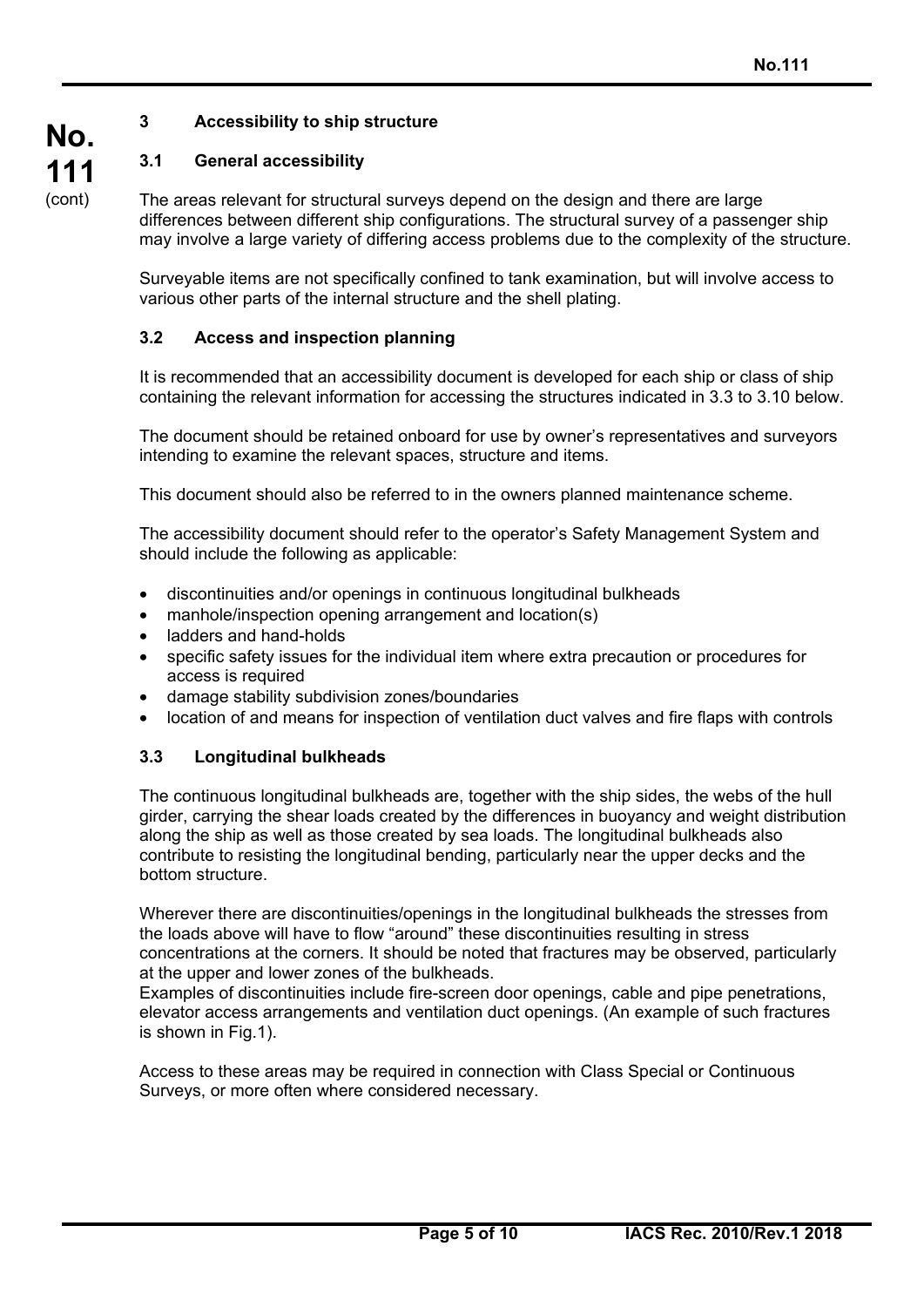

**Figure 1: Openings in longitudinal bulkhead – a fracture in way of a door frame** 

# **3.4 Downflooding ducts**

Downflooding ducts are fitted in order to meet the SOLAS damage stability criteria. Their purpose is to transfer water to a lower compartment in case of water ingress and thereby improve stability in the damaged condition.

Downflooding ducts are normally found on the ship sides, integrated into the structure by using the side shell plating as one of their boundaries.

Under certain conditions accelerated corrosion can take place to the internal structure and associated shell plating in way of these ducts. Maintenance and regular inspection is of vital importance to ensure the watertight integrity of the ship.

# **3.5 Ventilation ducts**

 $\overline{a}$ 

The ventilation ducts may in general be categorized in two groups, structural and nonstructural.

• **Structural** ventilation ducts are stiffened in such a way that the boundaries can withstand loads other than just the loads from air pressure and may be integrated with the ship structure or self supporting. These ducts are used in cases where a ventilation duct is crossing a watertight bulkhead, or in spaces that may be filled in case of damages according to the damage scenarios calculated for the ship.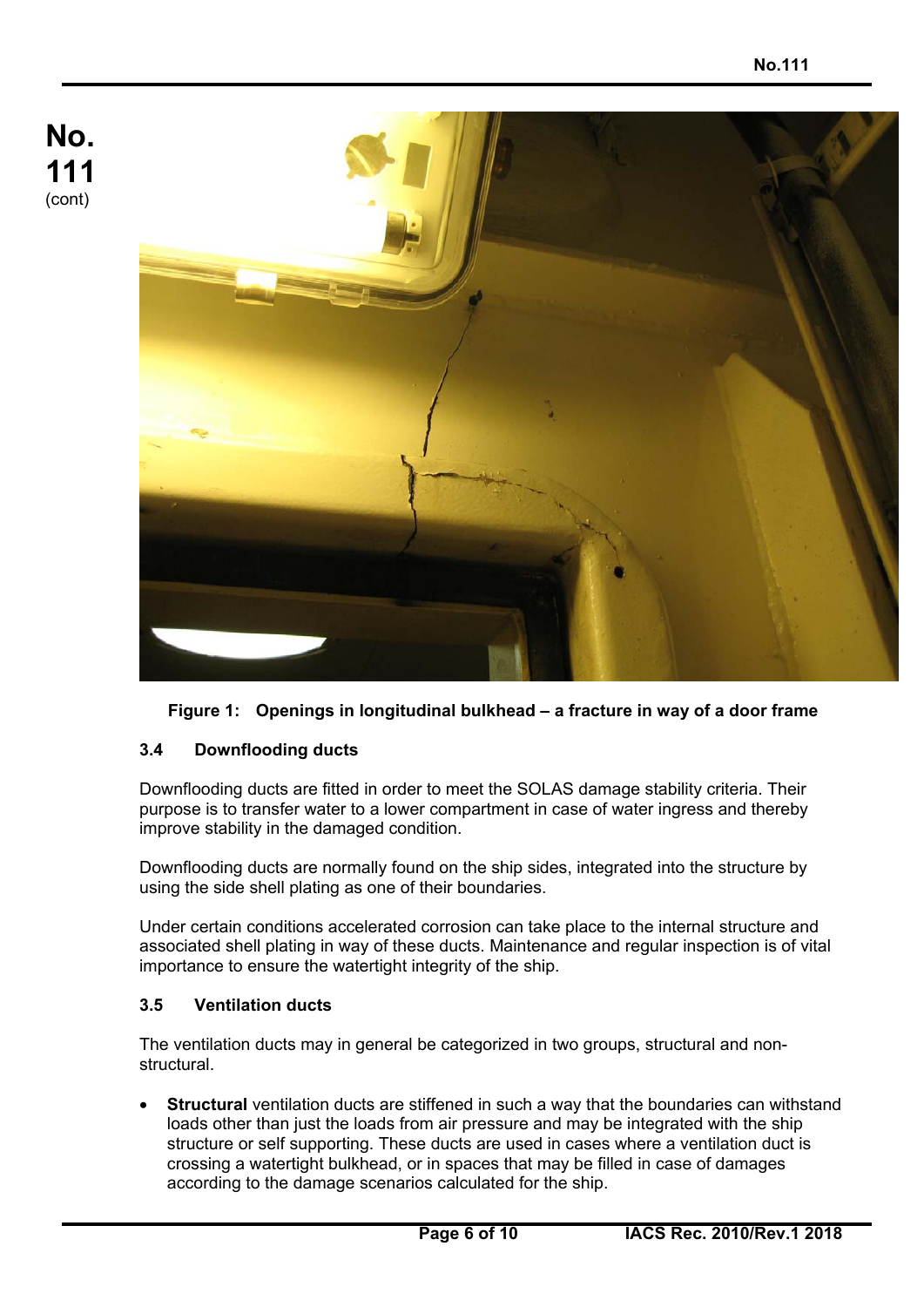• **Non-structural** ventilation ducts are "thin" compared to the structural ducts and are normally only designed to withstand the air pressure. They are thus only used within one vertical division and for areas above the waterline where water filling is not likely to occur in case of damages.

Of the two types of ventilation ducts, access to and inspection of the structural ventilation ducts is considered particularly important as a potential transfer of water along a ventilation duct from one compartment to another may have severe consequences for the ship.

The condition of the ventilation ducts using the ship's side shell plating as one of the duct boundaries, both structural and non-structural (layout is shown in Fig. 2), is particularly important for both maintenance and regular inspection.



## **Figure 2: Plan view of ventilation duct using ship side shell as one of the boundaries**

#### **3.6 Air Pipes**

 $\overline{a}$ 

All internal tanks will have air pipes to prevent overpressure or vacuum in case of filling or discharging. Air pipes may end in the engine room for smaller tanks, but are normally extended to higher external decks or led directly overboard above the waterline.

Where extended to higher decks or led overboard, the air pipes may be crossing other compartments and will, in service or accommodation decks, often be hidden behind panels. Some of the air pipes will be subject to a corrosive environment adversely affecting the pipe itself and also the vent heads.

#### **3.7 Grey and black water tanks, including biological treatment system tanks**

The main challenges with these tanks are the corrosive environment, the lack of access and time window for routine internal inspection and maintenance whilst the ship is in service.

If the internal structures are kept unprotected, the corrosive environment may cause leaks and water ingress/egress, giving rise to a risk of pollution or a reduced tank capacity as a result.

Surveys of these tanks are recommended to be planned well in advance to coincide with planned dockings. Some biological treatment systems may require a lead time to re-establish operational capability.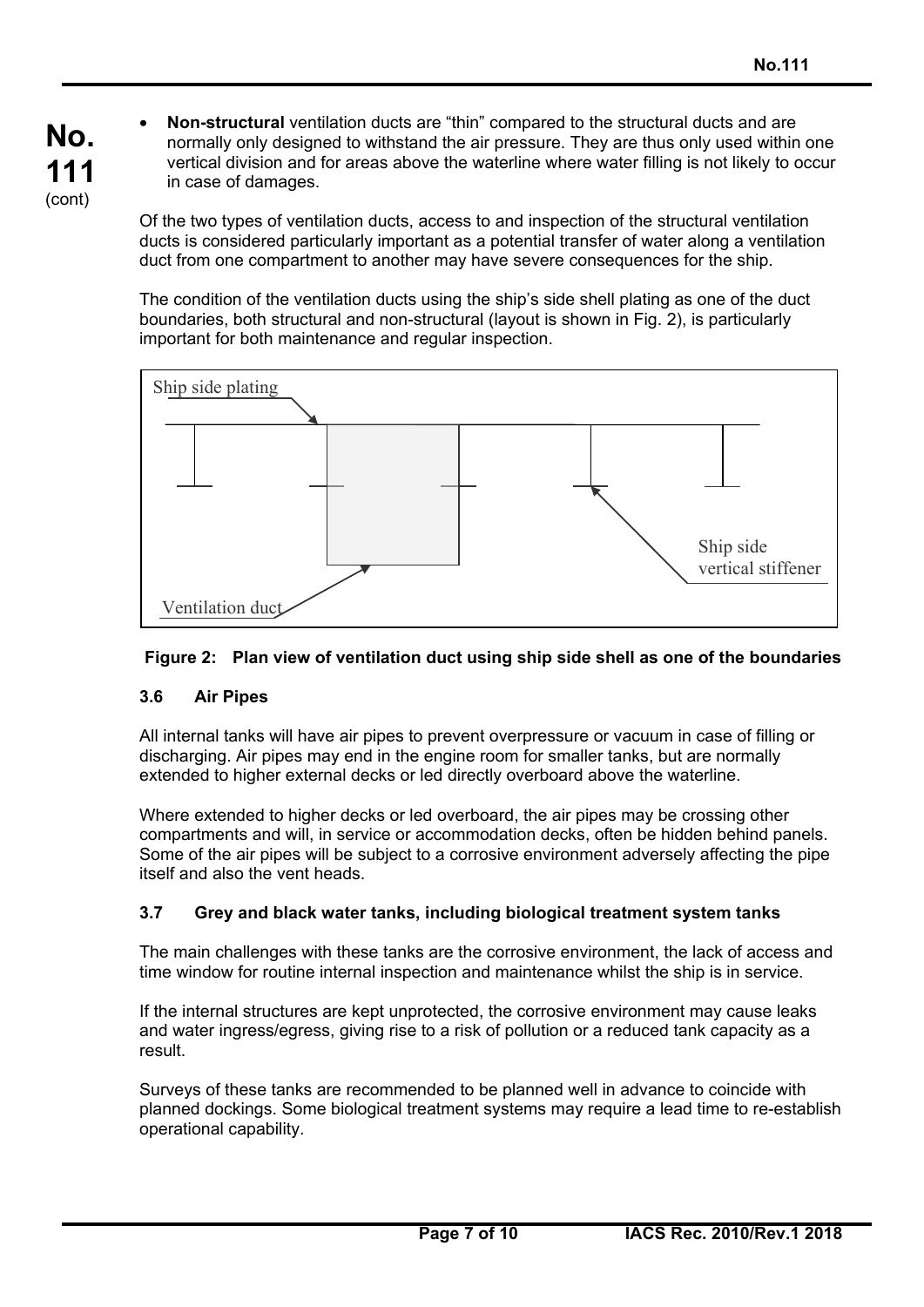# **3.8 Stabiliser housings**

**No.**

**111**  (cont)

Due to the limited access opportunities for inspection, it is recommended that during dry docking survey, the fin housings and in particular the welds in the fin/hull connection, with the fin extended, should be surveyed.

#### **3.9 Structures adjacent to refrigerated rooms**

Structures adjacent to refrigerated rooms may have an increased risk of condensation leading to deterioration of the structures. In particular, the structures below the refrigerated rooms may be subject to deterioration.

In cases where refrigerated stores are located adjacent to the side shell, there may be an increased risk of condensation leading to deterioration of the side shell structure.

As the access to the side shell structure in these areas will be restricted, it is recommended that, in addition to the deck below, the surrounding structure also be examined as far as practicable, in particular the connection to the ship side structure below the refrigerated store.

#### **3.10 Permanent ballast**

 $\overline{a}$ 

In some ships, permanent or fixed ballast may be fitted in some of the ballast tanks. Such ballast may be of a corrosive or non-corrosive type. When corrosive ballast is used, it should be protected from the main factors causing corrosion and kept under observation.

For a type of ballast that needs to be kept under observation, a manual describing these procedures should be retained onboard.

In cases of liquid permanent ballast, a material test piece may be fitted to the access cover of the tank, hanging into the liquid for monitoring of the corrosion activities in the tank. In addition, a chemical test of the ballast fluid from mid-depth should be done to confirm that the inhibitors are still effective.

In cases of non-liquid ballast, sample areas may be required to be cleared to enable access for survey and ballast material should be visually examined for shifting or settling and excessive moisture.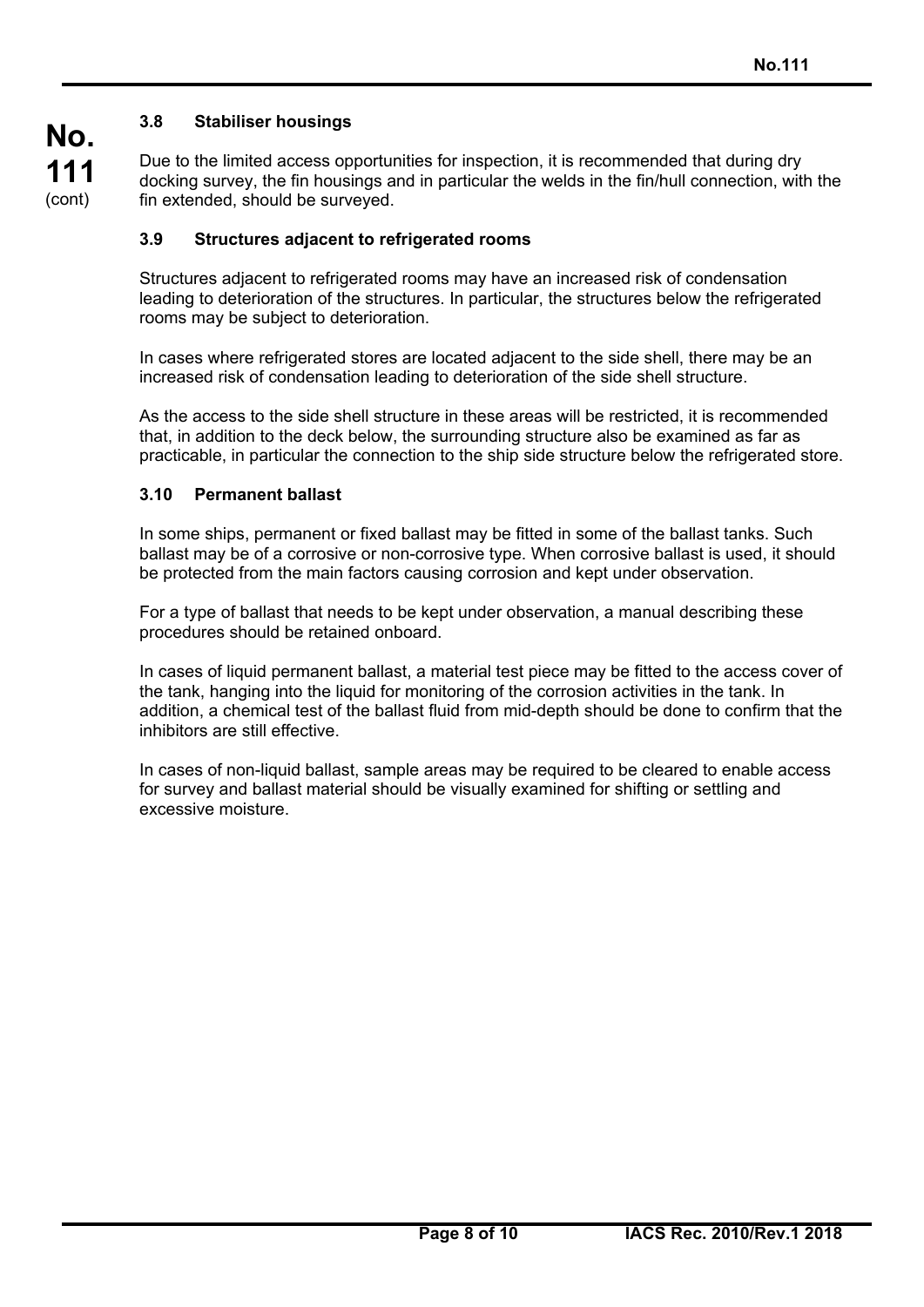# **4 Tank corrosion**

# **4.1 General**

**No.**

**111**  (cont)

 $\overline{a}$ 

In tanks with a corrosive environment, the corrosion of the structure may be accelerated where the tank is not coated or where the protective coating has not been properly maintained, and can lead to fractures of the internal structures and the tank boundaries. When corrosion occurs, it may be accelerated by factors like higher temperatures, humidity, salinity and presence of oxygen.

In water ballast tanks, wastage of the internal structure can be a major problem, in particular on older ships.

Whilst corrosion may be found in all parts of a tank, the ullage space of tanks with a corrosive environment is known to be prone to accelerated rates of corrosion.

## **4.2 Tanks with constant water levels**

In order to ensure a proper survey onboard, it is important to take into account operational information such as constant water levels of certain ballast tanks.

For tanks with a "typical" or stable filling level, and in particular those with a corrosive environment, e.g. water ballast tanks, high corrosion rates may normally be found in the splash zone right above the filling level. (see Fig. 3)

At the survey planning meeting, it should be established if any of the tanks to be surveyed have a normal/stable working level of liquid content, and the surveyor is to be made aware of this level.

The surveyor is further to be made aware of any previous problems associated with the tanks to be examined.